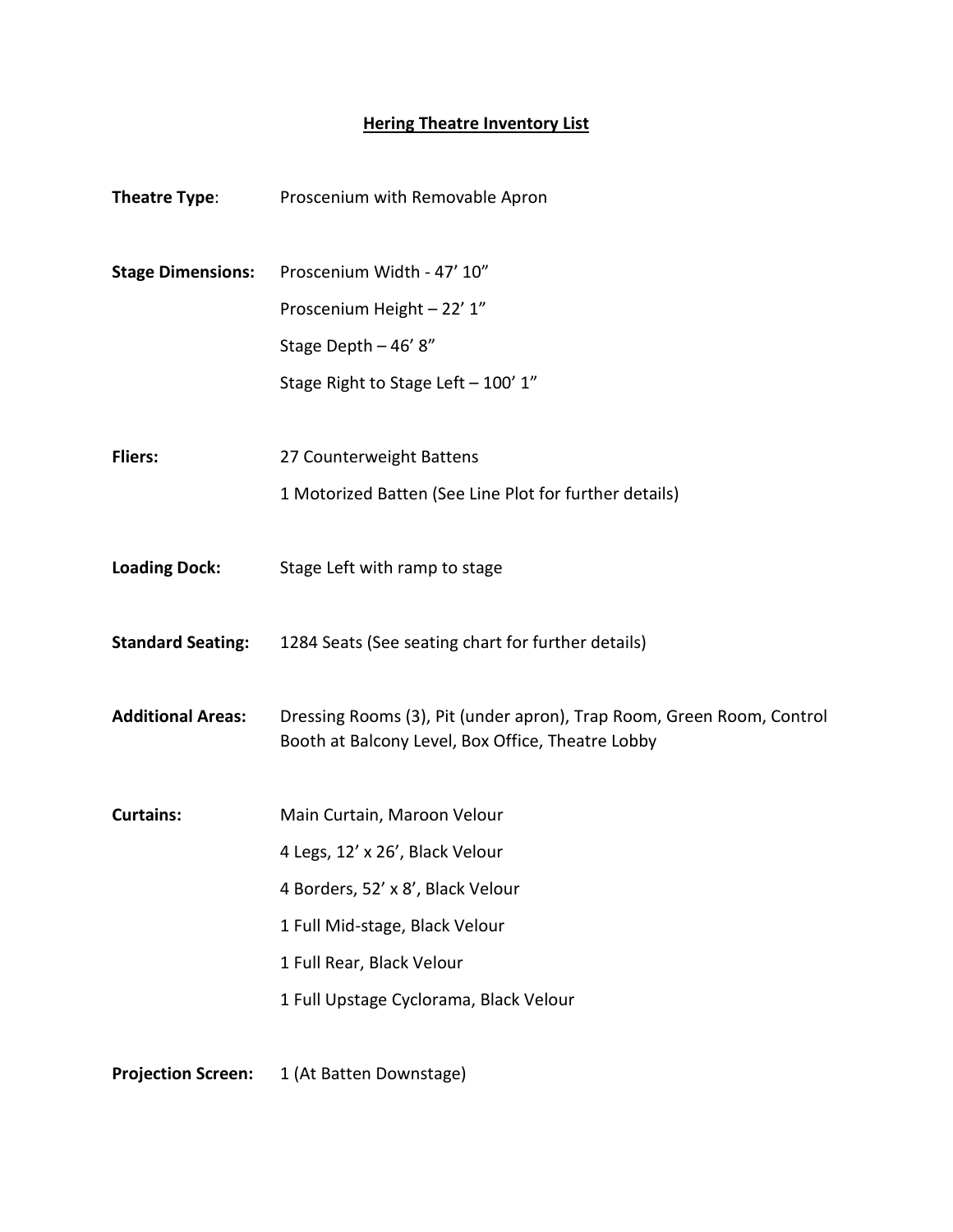## Lighting: Dimmers, 2.4K Stage Lights

Control: ETC Ion with 20 Fader Wing

Followspots: 2, 1K Lycian Midget HP Spotlight

Instruments: ETC Source

| S4 $5^\circ$                                    | 6 Units  | N/C    |
|-------------------------------------------------|----------|--------|
| S4 10°                                          | 6 Units  | N/C    |
| S4 14°                                          | 11 Units | White  |
| S4 19°                                          | 60 Units | Green  |
| S4 26°                                          | 47 Units | Yellow |
| S4 36°                                          | 38 Units | Red    |
| S4 50°                                          | 16 Units | Blue   |
| S4 70°                                          | 4 Units  | N/C    |
| S4 15°-30° Zoom                                 | 10 Units | N/C    |
| S4 25°-50° Zoom                                 | 12 Units | Orange |
| <b>S4 PAR</b>                                   | 10 Units | Orange |
| S4 Fresnel                                      | 5 Units  | N/C    |
| 8" 2L Colortran Fresnel                         | 50 Units | N/C    |
| 3 Cell Cyc Strip<br>(floor/pipe clamp hardware) | 6 Units  | N/C    |
| Colortran 4 Cell Cyc Strip                      | 8 Units  | N/C    |
| Lycian Midget HP Spotlight                      | 2 Units  | N/C    |

**House Sound:** Console: Yamaha IM8-40 38 Channel Mixer House PA Rack: Shure Wireless Lavalier or Handheld Receiver Assisted Listening System

Marantz 5 Disc CD Player